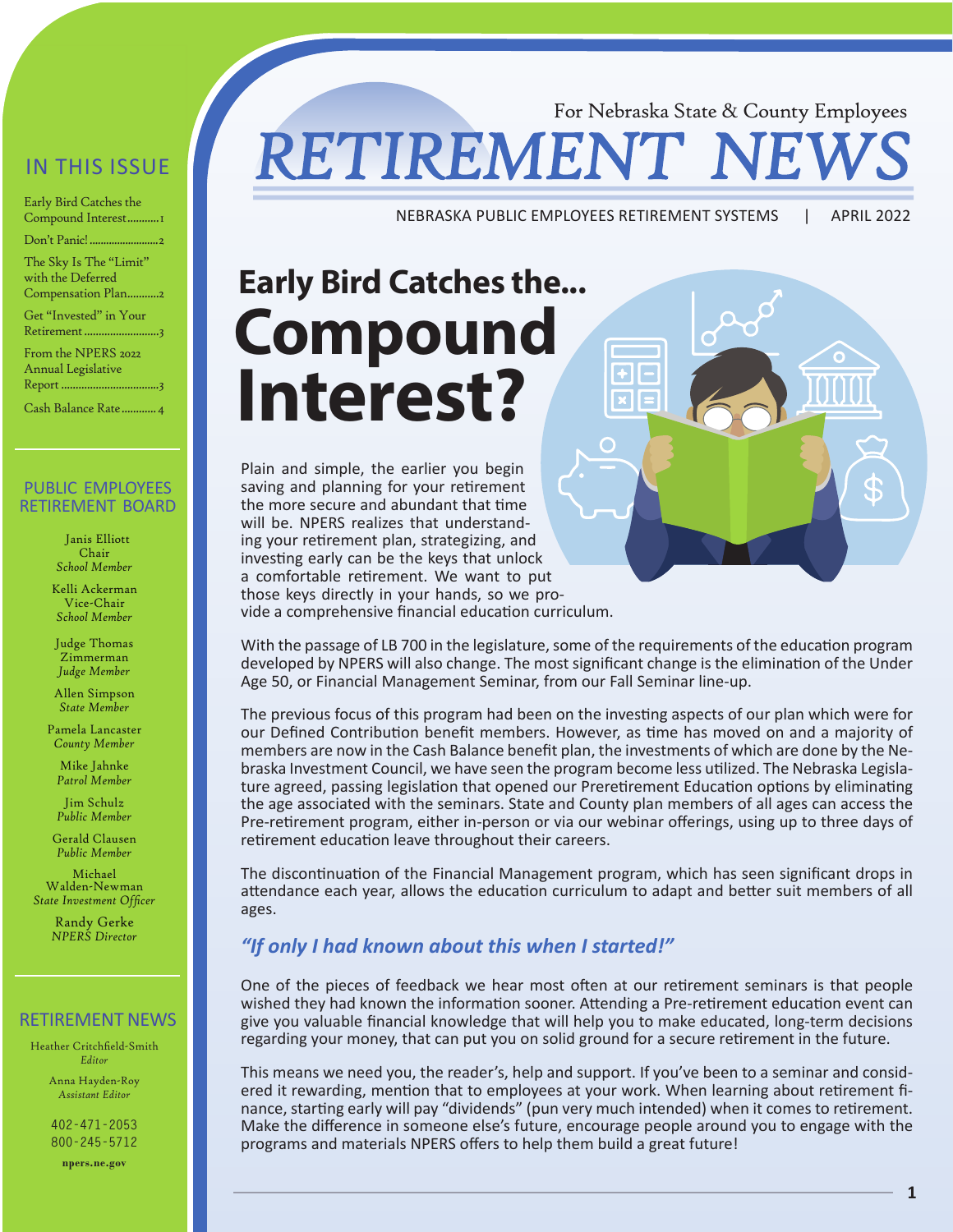### <span id="page-1-0"></span>Don't Panic! How to achieve a sense of calm and confidence about your retirement in three easy to follow steps. *about your retirement in three easy to follow steps.*

*Let's face it, there are factors everywhere causing major stress headaches that even a nice cup of hot tea won't cure. However, there are things we can do now to help ease the knots in our necks and stop our hand-wringing over financial worries.* 

#### **Step 1 – Have an emergency fund**

Nowadays, lots of things can cause worry about present and future finances. One of the best ways to alleviate some of the stress and worry is to have an emergency fund that contains between 3 and 6 months' worth of living expenses. Such a fund allows you to better adapt to life's crazy twists and turns, and keeps you from taking on debt, or dipping into retirement savings, should the unexpected happen.

Experts say putting your emergency funds in a separate account, or even a different bank, will help remind you it is for emergencies only. Your emergency fund buys peace of mind, which is priceless.

#### **Step 2 - Make a plan**

Something else that can inspire confidence and enhance calm is to have a complete, and well thought out financial plan. Educate yourself about retirement investing. Learn the history and performance of available funds. Determine your personal investment strategy. Ask specific questions, such as:

- *• What do I know about my pension plan?*
- *• What do I want to know?*
- *• Where can I get this information?*
- *• What investment opportunities do I have other than my pension plan (i.e., traditional or ROTH IRA accounts, 457 plans, etc.)?*
- *• How much risk am I comfortable accepting?*
- *• When do I want to retire?*
- *• What is my debt-to-income ratio?*

These questions clear up your current financial picture as it stands today. From there, you can decide where you want to be in the future, and better plan on how to get to your long-term destination.

#### **Step 3 - Stick to it**

Unpredictable markets are always a concern. That being said, well-educated, long-term investing focused on long-term returns, growth, and general capital preservation (as we near retirement), helps you see where you can be in the future, and invokes a sense of calm and purpose that should stave off panic.

## **The Sky Is The "Limit"**  *with the Deferred Compensation Plan*

*2022 maximum contribution limits have been announced by the IRS for 457 Deferred Compensation (DCP) retirement plans. The standard yearly maximum contribution has been increased from \$19,500 to \$20,500. Individuals age 50 or older may contribute an additional \$6,500 using the Age 50 Catch-up provision, increasing their total limit to \$27,000.* 

The contribution limit for DCP is considerably higher than the currently yearly contribution limit for either a traditional IRA or Roth IRA, which is \$6,000 if you are under 50 or \$7,000 if you are 50 or older.

State Plan members who would like to participate or are currently participating in the DCP can access the enrollment or make changes to their DCP contributions using the Workday system.

#### **2022 Limits for Deferred Compensation Plan**

| <b>Tax Year</b> | If you are<br><b>Under Age 50</b> | <b>If you Qualify</b><br>for the Age 50<br><b>Catch-Up</b> |
|-----------------|-----------------------------------|------------------------------------------------------------|
| 2022            | \$20,500                          | \$27,000                                                   |

Certain Counties and Health Districts also participate in the State DCP plan. They are Hall, Dodge, Gage, Greeley, Johnson, Lincoln, McPherson, York, Elkhorn Logan Valley Public Health Department, Northeast Nebraska Public Health Department, and Southwest Public Health Department. Members from these counties or health districts, members wishing to enroll or make changes should contact their HR/payroll representative or may access from on our website [NPERS.NE.GOV](http://NPERS.NE.GOV)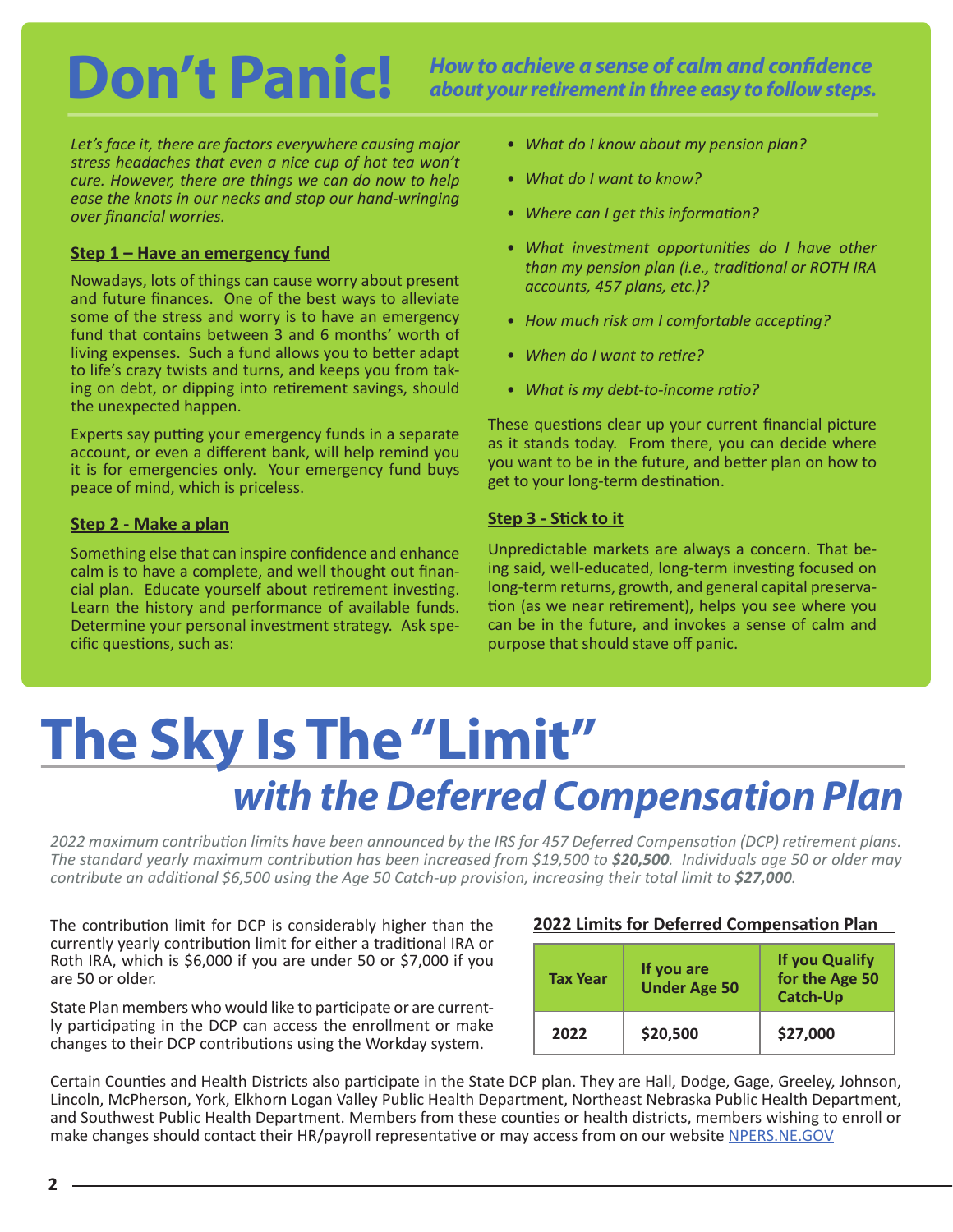# <span id="page-2-0"></span>**Getting "Invested" in Your Retirement**

If you are a member of our Defined Contribution (DC), Deferred Compensation Plan (DCP) or Deferred Retirement Option Plan (DROP) you may be aware that your account will *increase or decrease* in value depending on the investment options selected and market performance. This makes educating yourself about your investment fund options vital to determining how best to address your personal risk tolerance, age, and investment goals.

Members who take the time to educate themselves on the basic principles of investing and the investment options, have a much better chance of avoiding the mistakes often made by amateur investors.

NPERS cannot provide individual investment advice, but we do offer a variety of investment tools to help participants make their own investment decisions. We encourage you to begin this journey with a visit to the [Investment Info](https://npers.ne.gov/SelfService/public/otherInformation/FinancialFacts/) page on the NPERS website. This page is designed as a one-stop access to all the various retirement and financial planning educational materials created by NPERS.

#### **What's NEW?**

Videos available on the [NPERS.NE.GOV](https://npers.ne.gov/SelfService/index.jsp) website:

*The Investment Education Video with Mike Morey (Certified* 

*Financial Planner)* – This video covers investing basic and the specific funds offered to our DC, DCP, and DROP plan members currently.

*Allocating or Transferring Funds Using the Ameritas Website Video* – Step-by-step instructions on how to make transfers and update allocations quickly and easily.

*NPERS Financial Planning Seminar with Mike Morey* – How to get started early on your path to smart investing and retirement finance, geared toward beginners!

Also available now: the Annual Investment Report 2021, common Investment forms, and a walkthrough of how to us the Ameritas website via mobile devices!

#### **Making Investment Changes**

The quickest way to make investment changes is via the Ameritas Online account access. There is a quick 12-minute video to walk you through how to do this. Investment allocations and transfers made using the Ameritas Online access are automatically processed at the end of the market day. In addition, the online access provides a wealth of information on your account, including investment performance for specific time frames using the Online Statements link found in the Plan Documents drop down.



# **2022 Annual Report to the Legislature**

**Now Available on NPERS.NE.GOV** 

*2021 FOURTH QUARTER INVESTMENT RATE OF RETURN* **16.4% for Cash Balance**

**\$ 20.9 Billion in Assets**

 $\mathbb{N}$ **CONTRIBUTED BY CONTRIBUTED** 

**Employees, Employers, the State, & Investment Earnings**





are a member of NPERS